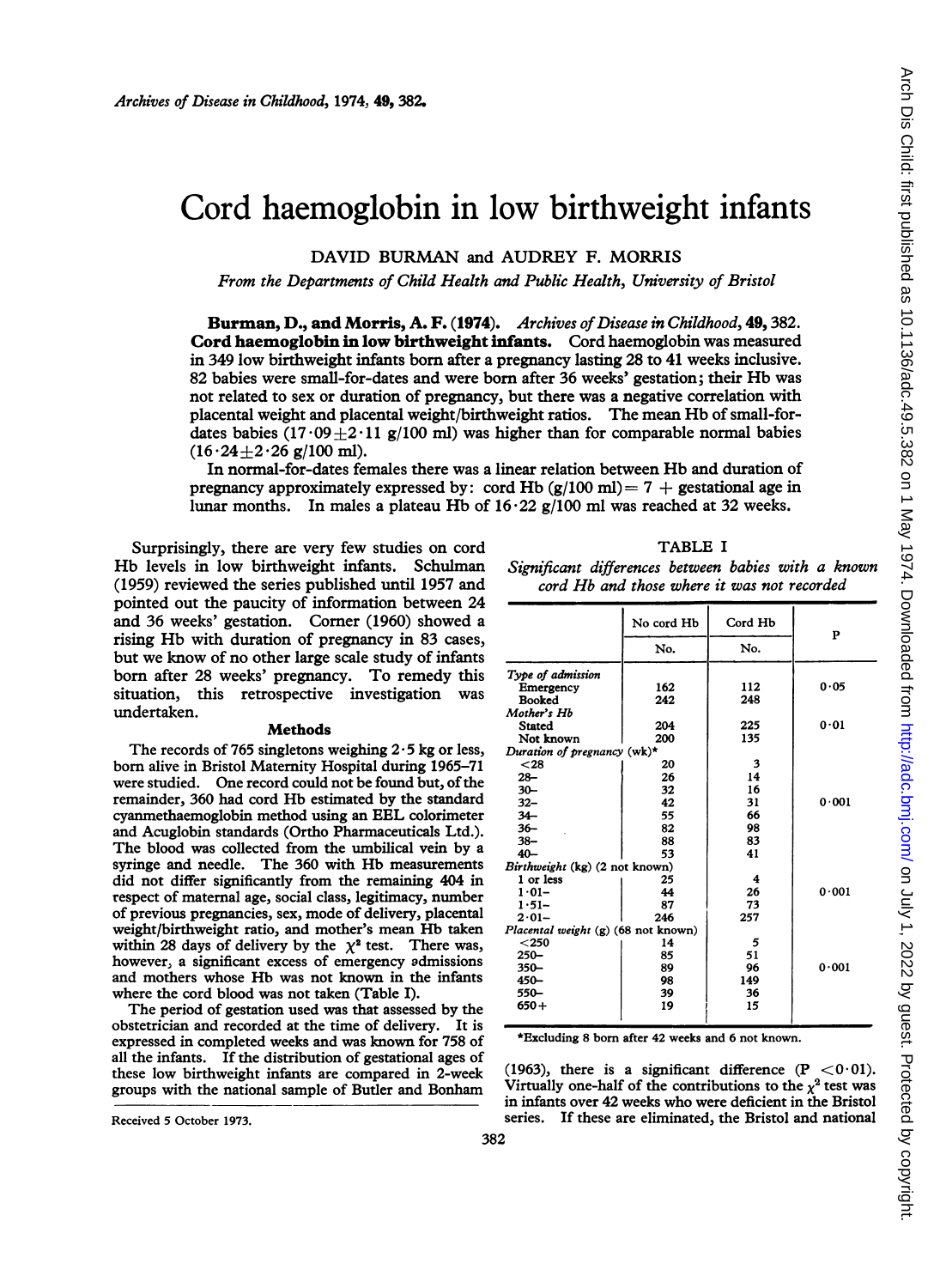|                                        |     | Appropriate weight for dates |      |               |         |           | Small-for-dates |                   |      |  |
|----------------------------------------|-----|------------------------------|------|---------------|---------|-----------|-----------------|-------------------|------|--|
| Completed weeks<br>of gestation<br>No. |     | Males                        |      |               | Females |           |                 | males and females |      |  |
|                                        |     | $Hb$ ( $g/100$ ml)           |      | $Hb/g/100$ ml |         |           |                 | $Hb$ (g/100 ml)   |      |  |
|                                        |     | Mean                         | SD.  | No.           | Mean    | <b>SD</b> | No.             | Mean              | SD   |  |
| 28,29                                  | 7   | $15 \cdot 00$                | 2.45 | 7             | 13.60   | 2.16      | Nil             |                   |      |  |
| 30,31                                  | 9   | 15.91                        | 1.34 | 7             | 14.73   | 1.07      | Nil             |                   |      |  |
| 32,33                                  | 16  | 16.29                        | 1.86 | 15            | 15.21   | 2.64      | Nil             |                   |      |  |
| 34,35                                  | 32  | 16.29                        | 2.05 | 32            | 15.82   | 2.43      | 2               | 15.25             |      |  |
| 36,37                                  | 46  | 16.20                        | 2.20 | 39            | 15.88   | 2.45      | 13              | 17.44             | 2.27 |  |
| 38,39                                  | 17  | 16.22                        | 2.24 | 33            | 16.68   | 2.23      | 33              | 17.02             | 2.09 |  |
| 40,41                                  | Nil |                              |      | 5             | 16.56   | 1.65      | 36              | 17.03             | 2.12 |  |

TABLE II Mean cord Hb in 349 low birthweight infants

samples did not differ significantly. It was therefore decided that infants over 42 weeks should be excluded from the analysis.

The babies with cord Hb measurements were compared with the rest of the Bristol sample and their distribution by gestational age was significantly different (Table I). The major contribution to the  $x^2$  test was infants born before 28 weeks, and if these were omitted then the difference between the two groups is only just significant (P  $<$  0.05). If the remaining 349 infants with known cord Hb, born between 28 and 41 weeks inclusive, are compared with Butler and Bonham (1963) then the difference is just significant ( $P < 0.05$ ) but the national sample contained  $11.3\%$  where the period of gestation was unknown compared with  $1\%$  in the present series.

By similar comparisons it was found that there was a conspicuous shortage of infants with a weight less than <sup>1</sup> kg and with a placental weight of less than 350 g in the cord Hb infants compared with those whose Hb was not measured (Table I). Omission of these low birthweight infants with a small placenta eliminates the statistical differences between the two groups.

From these data it is clear that there is a group of babies born to mothers, admitted to Bristol Maternity Hospital as emergencies with no maternal Hb measurement, who do not have their cord Hb taken. They are the very premature infants of low birthweight with a very low placental weight. If babies born between 28 and 41 weeks inclusive are considered, then the present sample is reasonably representative of low birthweight babies and it is these 349 infants whose results are recorded here.

Infants are considered small-for-dates if their birthweight for gestation was 2 SD below the mean using Gruenwald's (1969) data.

### Results

Of the 349 infants discussed here, 84 were smallfor-dates (Table II). All except 2 of these were bom after 36 weeks' gestation and if the 82 remaining cases are analysed by the two-factor

analysis of variance with proportional subclass numbers previously described (Burman, 1972), there is no relation of Hb to sex or period of gestation. From 34 to 38 weeks, there was no relation between cord Hb and sex or period of gestation in babies whose weight was appropriate for dates. It is therefore possible to compare the small-for-dates and normal-for-dates babies in later pregnancy ignoring sex and period of gestation. The significant difference between the Hb in these two groups is shown in Table III. Correlations

## TABLE III

Cord Hb in low birthweight infants of both sexes born between 36 and 42 weeks' gestation

|                  |     | $Hb$ (g/100 ml) |      |
|------------------|-----|-----------------|------|
|                  | No. | Mean            | SD   |
| Normal-for-dates | 140 | 16.24           | 2.26 |
| Small-for-dates  | 82  | 17.09           | 2.11 |

 $t = 2.783$ ; P < 0.01.

between cord Hb and other parameters were sought in these two groups and the results are shown in Table IV.

In the normal-for-dates infants the difference between the cord Hb of the two sexes is shown in Table II. At any single gestational age the difference between the sexes is not significant at the 5% level. Before <sup>34</sup> weeks, however, two-factor analysis of variance showed a significant difference between the sexes (Table V). This difference is not due to difference in birthweight, placental weight, or placental weight/birthweight ratios, for at each 2-week gestation period there is no significant difference between the sexes as far as these parameters are concerned, and there is no consistent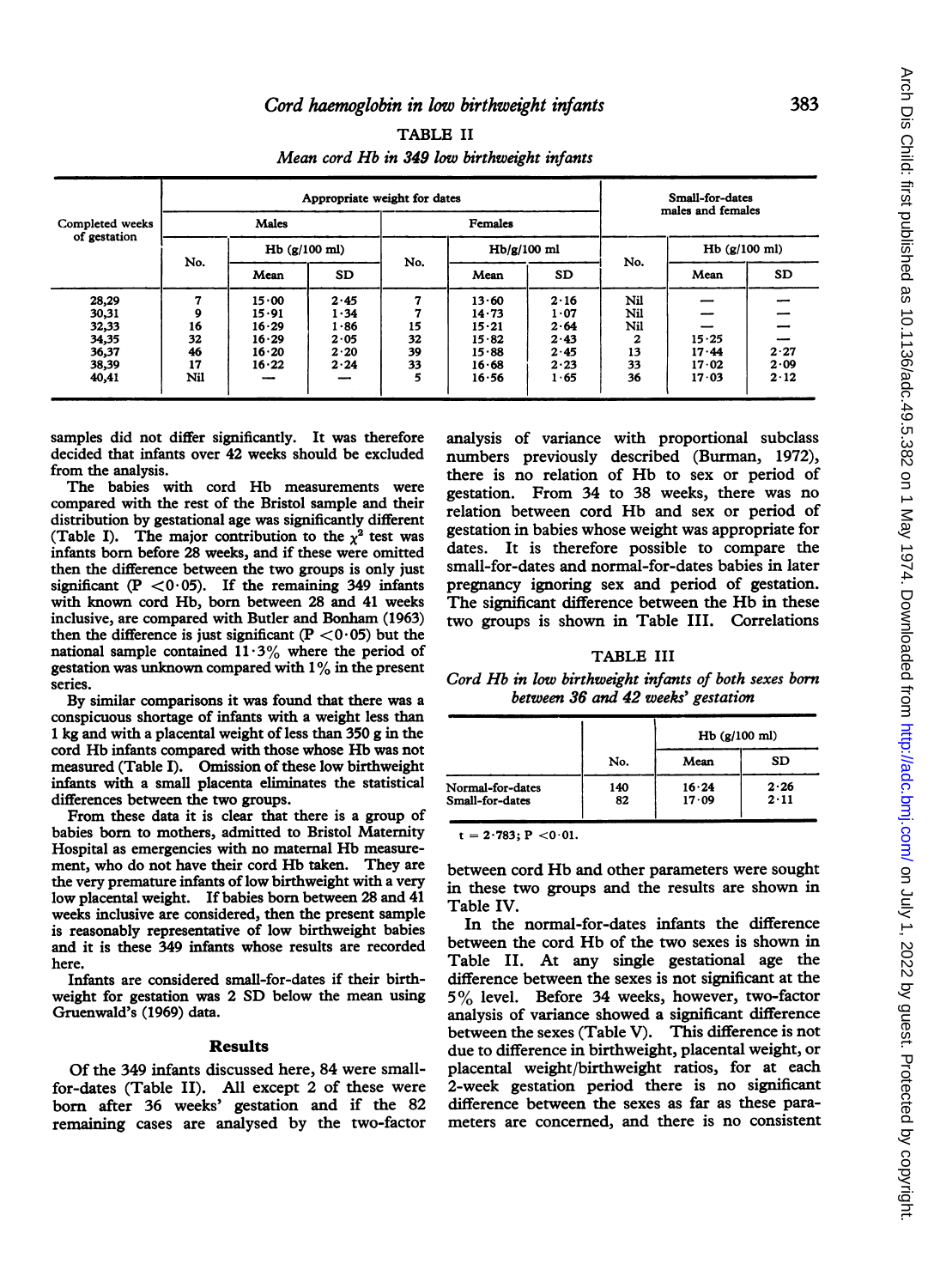## Burman and Morris

TABLE IV

Correlation coefficients (r) between cord Hb and other parameters in low birthweight infants born between 36 and 42 weeks' gestation

| Correlation coefficients (r)<br>between cord Hb and             |                   | Normal-for-dates                 |                |                | Small-for-dates                  |                    |
|-----------------------------------------------------------------|-------------------|----------------------------------|----------------|----------------|----------------------------------|--------------------|
|                                                                 | No.               |                                  |                | No.            |                                  |                    |
| Birthweight<br>Placental weight<br>Placental weight/birthweight | 140<br>137<br>137 | $-0.073$<br>$-0.037$<br>$-0.024$ | NS<br>NS<br>NS | 82<br>80<br>80 | $-0.034$<br>$-0.250$<br>$-0.227$ | NS<br>0.05<br>0.05 |

| TABLE V                                               |  |
|-------------------------------------------------------|--|
| Two-factor analysis of variance to show effect of sex |  |
| upon cord Hb in infants born from 28 to 33 weeks'     |  |
| gestation inclusive                                   |  |

TABLE V

| Variation                                 | df                | Sum of<br>squares | Mean<br>square                       | Variance<br>ratio | P                   |
|-------------------------------------------|-------------------|-------------------|--------------------------------------|-------------------|---------------------|
| Sex<br>Gestation<br>Sex and               | ı<br>$\mathbf{2}$ | 2120<br>2016      | $2120 \cdot 000$<br>$1008 \cdot 000$ | 4.949<br>2.353    | < 0.05<br><b>NS</b> |
| gestation                                 | $\mathbf{z}$      | 25                | 12.500                               | 0.029             | NS                  |
| Total between<br>cells<br>Subjects within | 5                 | 4161              | $832 \cdot 200$                      |                   |                     |
| cells                                     | 55                | 23,561            | 428.382                              |                   |                     |

NS, not significant.

trend. The Fig. shows that the shape of the curve differs in the two sexes. Males whose weights are normal-for-dates reach <sup>a</sup> maximum cord Hb at 32 weeks, remaining constant with a mean of  $16.22$ g/100 ml until 38 weeks when the present data stop. Females, however, show <sup>a</sup> steady increase in Hb from 28 to 41 weeks and the regression line is expressed by the formula

Hb (g/100 ml) =  $7.016+0.245$  (gestational age in completed weeks).

There was a strong correlation between gestation and birthweight in both the small-for-dates and normal-for-dates babies. The Hb levels related to birthweight followed the same trend as Hb to gestation, but the relation was less clear cut. As the criterion for admission to the survey was based on birthweight, it was considered that gestation was the better parameter for these data as the primary measure of maturity.

### **Discussion**

This series of low birthweight infants emphasizes the importance of separating those who are smallfor-dates from those whose weight is appropriate for dates. The criterion used here (2 SD below the mean using the data of Gruenwald, 1969) is very stringent. The high Hb level in these infants confirms earlier observations of Walker and Turnbull (1953) and MacKay (1957) who produced evidence suggesting <sup>a</sup> relation between Hb and the degree of neonatal anoxia. This could not be



FIG.-The mean cord Hb of low birthweight babies born between 28 and 42 weeks of pregnancy.

confirmed by Rooth and Sjostedt (1957), but Zachau-Christiansen, Hoff-Jørgensen, Kristensen (1962) and Haworth, Dilling, and Younoszai (1967) confirmed higher Hb levels in severely growth-retarded infants. Humbert et al. (1969) also confirmed Walker and Turnbull's work and described symptoms produced by neonatal polycythaemia in a few of these infants. Lugo and Cassady (1971) showed that polycythaemia was twice as common in the growth-retarded infants as in the mature normal birthweight or immature low birthweight infants.

The mechanism by which this high Hb is produced seems to be due to an increased production of red cells by the bone marrow, for Finne (1966) found higher erythropoietin levels in cord blood in the postmature and in infants born to mothers suffering from toxaemia of pregnancy. Seip (1955) found higher reticulocyte levels in asphyxiated babies, but Cook, Brodie, and Allen (1957) and Lochridge, Pass, and Cassady (1971) thought that